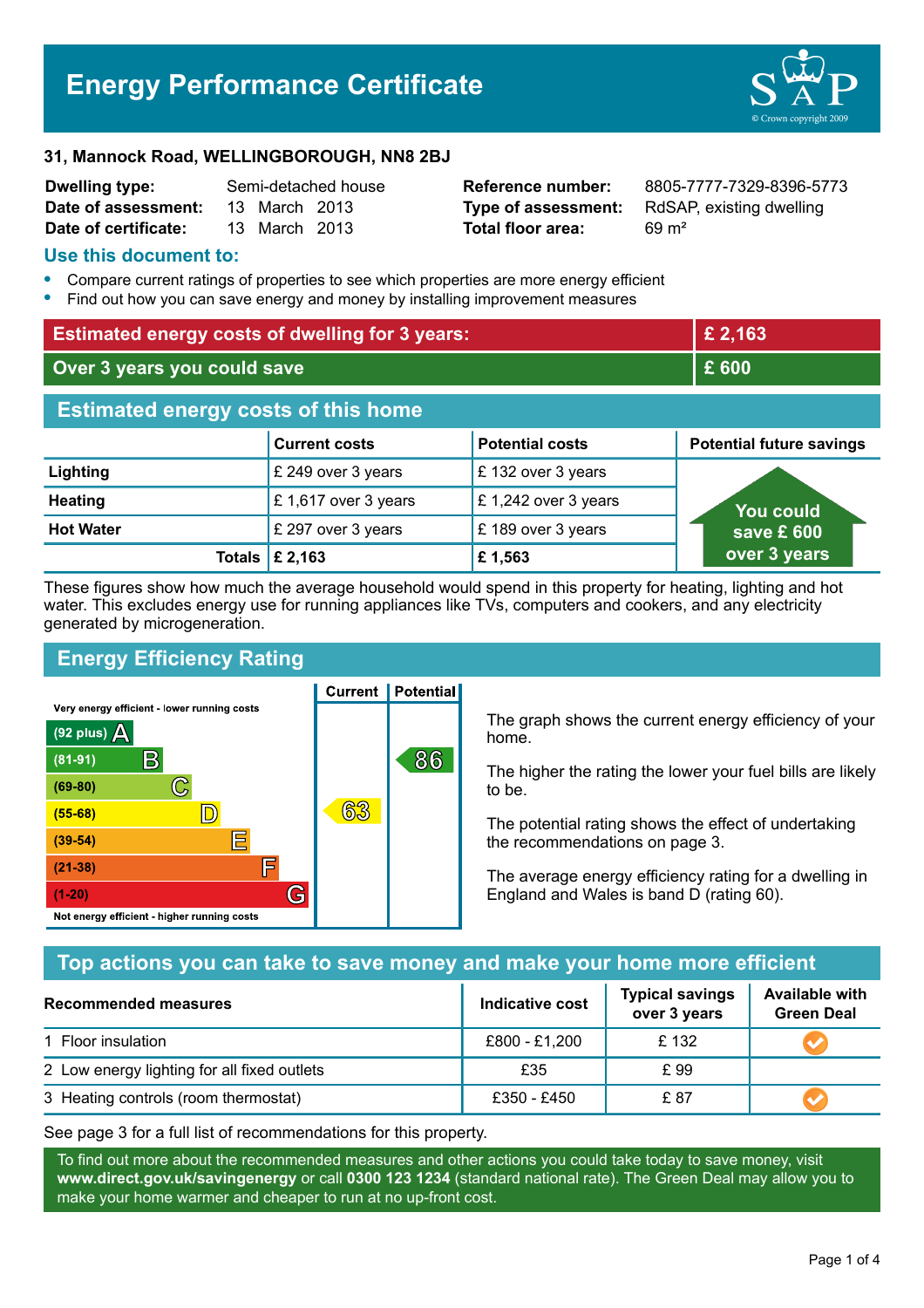## 31, Mannock Road, WELLINGBOROUGH, NN8 2BJ

### 13 March 2013 RRN: 8805-7777-7329-8396-5773

**Energy Performance Certificate**

## **Summary of this home's energy performance related features**

| <b>Element</b>        | <b>Description</b>                          | <b>Energy Efficiency</b> |
|-----------------------|---------------------------------------------|--------------------------|
| Walls                 | Cavity wall, filled cavity                  | ★★★★☆                    |
| Roof                  | Pitched, 300+ mm loft insulation            | *****                    |
| Floor                 | Suspended, no insulation (assumed)          |                          |
|                       | Solid, no insulation (assumed)              |                          |
| <b>Windows</b>        | Fully double glazed                         | ★★★☆☆                    |
| Main heating          | Boiler and radiators, mains gas             | ★★★★☆                    |
| Main heating controls | Programmer, TRVs and bypass                 | ★★★☆☆                    |
| Secondary heating     | None                                        |                          |
| Hot water             | From main system                            | ★★★★☆                    |
| Lighting              | Low energy lighting in 12% of fixed outlets | ★★☆☆☆                    |

Current primary energy use per square metre of floor area: 239 kWh/m² per year

The assessment does not take into consideration the physical condition of any element. 'Assumed' means that the insulation could not be inspected and an assumption has been made in the methodology based on age and type of construction.

## **Low and zero carbon energy sources**

Low and zero carbon energy sources are sources of energy that release either very little or no carbon dioxide into the atmosphere when they are used. Installing these sources may help reduce energy bills as well as cutting carbon. There are none provided for this home.

## **Opportunity to benefit from a Green Deal on this property**

The Green Deal may enable owners and occupiers to make improvements to their property to make it more energy efficient. Under a Green Deal, the cost of the improvements is repaid over time via a credit agreement. Repayments are made through a charge added to the electricity bill for the property. To see which improvements are recommended for this property, please turn to page 3. You can choose which improvements you want to install and ask for a quote from an authorised Green Deal provider. They will organise installation by an authorised Green Deal installer. If you move home, the responsibility for paying the Green Deal charge under the credit agreement passes to the new electricity bill payer.

For householders in receipt of income-related benefits, additional help may be available.

To find out more, visit **www.direct.gov.uk/savingenergy** or call **0300 123 1234**.

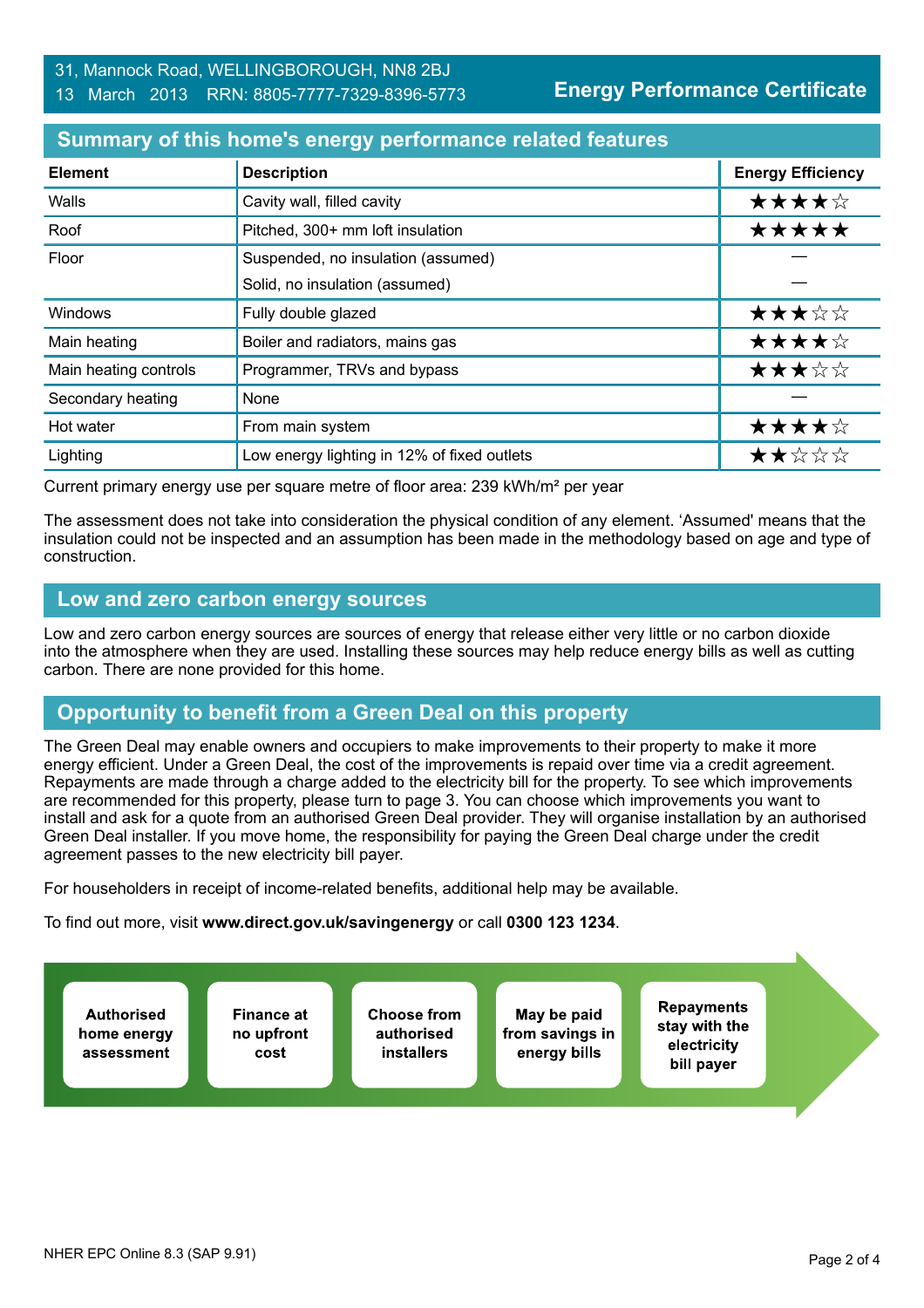## 31, Mannock Road, WELLINGBOROUGH, NN8 2BJ

#### 13 March 2013 RRN: 8805-7777-7329-8396-5773

## **Recommendations**

The measures below will improve the energy performance of your dwelling. The performance ratings after improvements listed below are cumulative; that is, they assume the improvements have been installed in the order that they appear in the table. Further information about the recommended measures and other simple actions you could take today to save money is available at **www.direct.gov.uk/savingenergy**. Before installing measures, you should make sure you have secured the appropriate permissions, where necessary. Such permissions might include permission from your landlord (if you are a tenant) or approval under Building Regulations for certain types of work.

Measures with a green tick are likely to be fully financed through the Green Deal since the cost of the measures should be covered by the energy they save. Additional support may be available for homes where solid wall insulation is recommended. If you want to take up measures with an orange tick  $\blacklozenge$ , be aware you may need to contribute some payment up-front.

| <b>Recommended measures</b>                                 | <b>Indicative cost</b> | <b>Typical savings</b><br>per year | <b>Rating after</b><br>improvement | <b>Green Deal</b><br>finance |
|-------------------------------------------------------------|------------------------|------------------------------------|------------------------------------|------------------------------|
| Floor insulation                                            | £800 - £1,200          | £44                                | <b>D65</b>                         |                              |
| Low energy lighting for all fixed outlets                   | £35                    | £ 33                               | <b>D67</b>                         |                              |
| Heating controls (room thermostat)                          | £350 - £450            | £ 29                               | <b>D68</b>                         |                              |
| Replace boiler with new condensing<br>boiler                | £2,200 - £3,000        | £75                                | C72                                |                              |
| Flue gas heat recovery device in<br>conjunction with boiler | £900                   | £19                                | C73                                |                              |
| Solar photovoltaic panels, 2.5 kWp                          | £9,000 - £14,000       | £ 236                              | <b>B85</b>                         |                              |
| Wind turbine                                                | £1,500 - £4,000        | £ 20                               | <b>B86</b>                         |                              |

## **Alternative measures**

There are alternative measures below which you could also consider for your home.

- **•** Air or ground source heat pump
- **•** Micro CHP